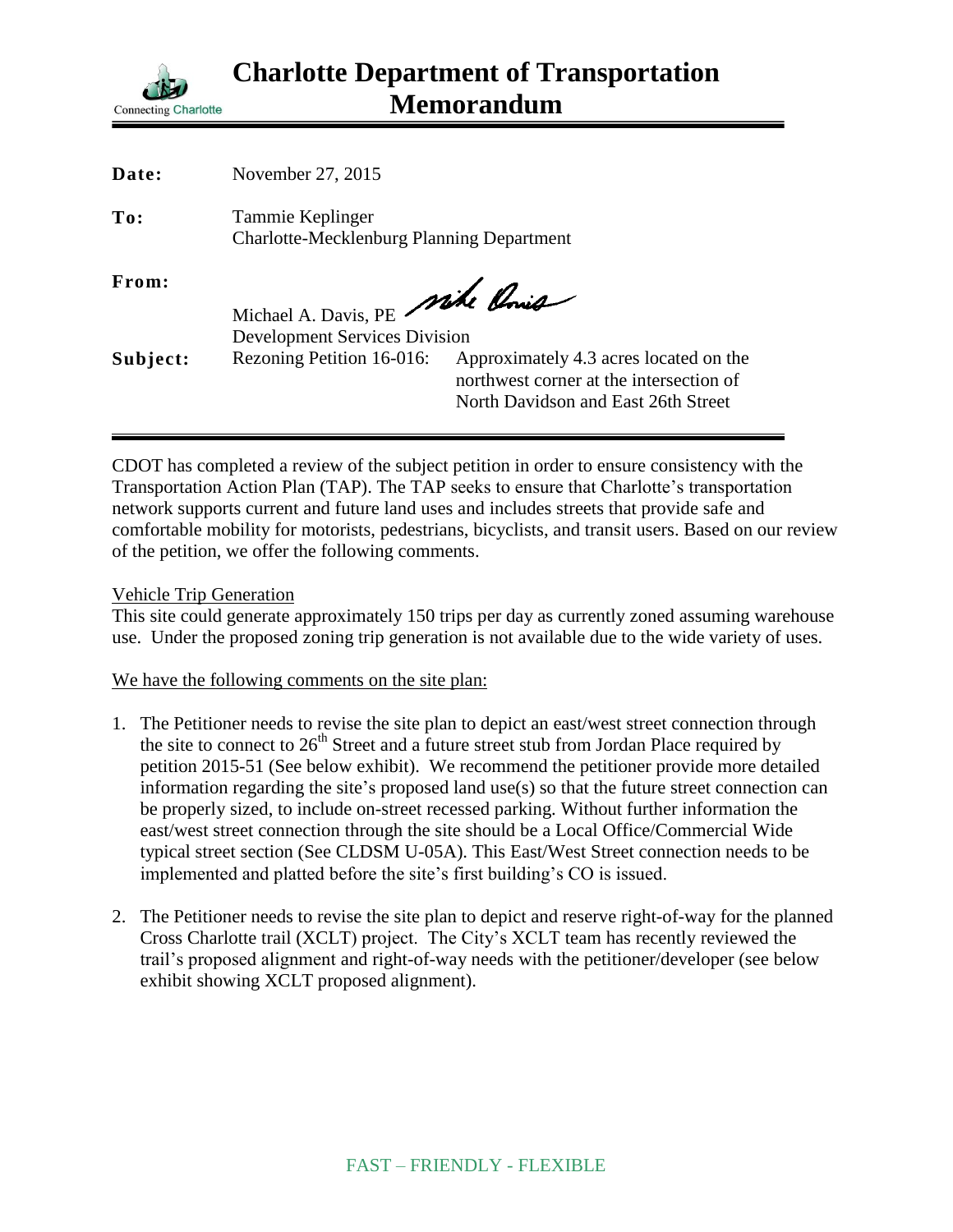Tammie Keplinger November 27, 2015 Page 2 of 4

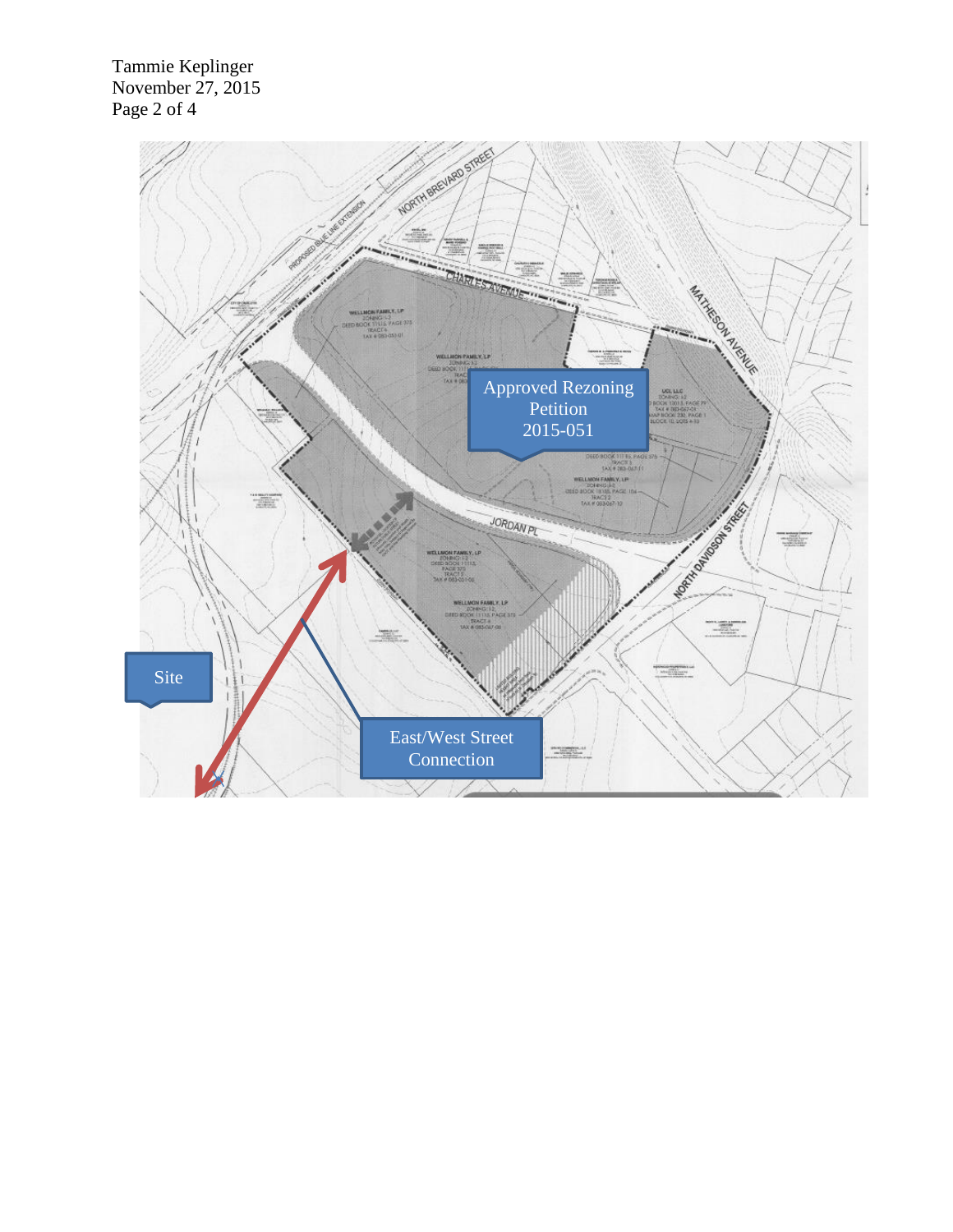Tammie Keplinger November 27, 2015 Page 3 of 4



3. CDOT supports an abandonment of the 27th Street (existing paper street generally depicted on the site plan), excluding right-of-way needed for the planned Cross-Charlotte Trail).

The following are requirements of the developer that must be satisfied prior to driveway permit approval. We recommend that the petitioner reflect these on the rezoning plan as-appropriate.

- 1. Adequate sight triangles must be reserved at the existing/proposed street entrance(s). Two 35' x 35' and two 10' x 70' sight triangles are required for the entrance(s) to meet requirements. All proposed trees, berms, walls, fences, and/or identification signs must not interfere with sight distance at the entrance(s). Such items should be identified on the site plan.
- 2. The proposed driveway connection(s) to  $26<sup>th</sup>$  Street will require a driveway permit to be submitted to CDOT for review and approval. The exact driveway location(s) and type/width of the driveway(s) will be determined by CDOT during the driveway permit process. The locations of the driveway(s) shown on the site plan are subject to change in order to align